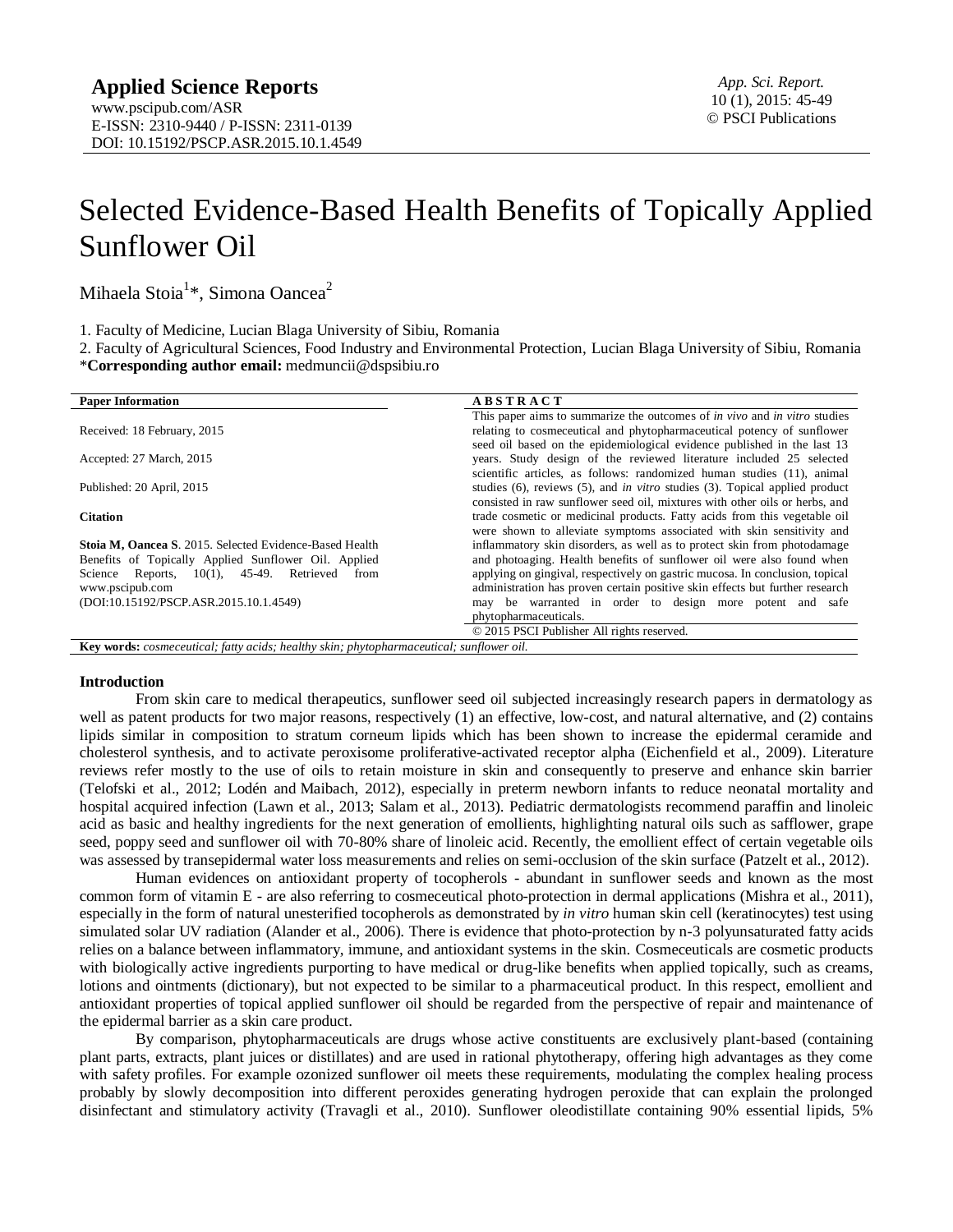phytosterol, and 1% vitamin E has proven *in vitro* and *in vivo* a triple action on cutaneous barrier homeostasis, inflammation, and immunologic response specific to atopic dermatitis (De Belilovsky et al., 2011). In modern medicine, translation of traditional remedies into phytomedicines is based on the role of phytochemicals which show a positive correlation between their modern therapeutic use and the traditional use of the plants from which they are derived. In this respect, new antioxidant formulations to improve stability of vegetable oils are welcome (Oancea and Grosu, 2014; Stoia and Oancea, 2013). The aim of this paper is to highlight the health benefits of topical applied sunflower oil based on high quality evidence.

# **Method**

Articles addressing the topical application of raw sunflower seed oil or products containing the oil concerned were identified through on line search in scientific databases, following publications between 2002 and 2014. The evidence-based review system was performed in order to meet the eligible criteria of health claims primarily in human studies and secondary in animal and *in vitro* studies, according to the levels of evidence hierarchic differentiated in table 1.

| Table 1. Levels of evidence (Source: Natural Medicines Comprehensive Database). |  |  |
|---------------------------------------------------------------------------------|--|--|
|---------------------------------------------------------------------------------|--|--|

| Level | Definition                                                  |
|-------|-------------------------------------------------------------|
| A     | High-quality randomized controlled trial (RCT)              |
| А     | High-quality meta-analysis (quantitative systematic review) |
| B     | Nonrandomized clinical trial                                |
| B     | Nonquantitative systematic review                           |
| В     | Lower quality RCT                                           |
| в     | Clinical cohort study                                       |
| в     | Case-control study                                          |
| B     | Historical control                                          |
| B     | Epidemiologic study                                         |
| C     | Consensus                                                   |
|       | Expert opinion                                              |
| D     | Anecdotal evidence                                          |
| D     | <i>In vitro</i> or animal study                             |
| D     | Theoretical based on pharmacology                           |

## **Results And Discussion**

25 from 31 of the reviewed scientific articles were selected and classified as follows: 11 human clinical trials, 6 animal studies, 5 reviews, and 3 *in vitro* studies. The prevalence of human trials (44%) in the selected epidemiological evidence, as shown in figure 1, points out the practical interest of scientists for new topical therapies inspired by nature, and less harmful. The applied product consisted in sunflower seed oil, experimental mixtures (Skin conditioner; Essential fatty acid solution; Eicosa-pentaenoic acid), and commercial products (Oleozon; Psirelax). Evidence-based results and studies conclusion are summarized in table 2.



Figure 1. Study design of the reviewed literature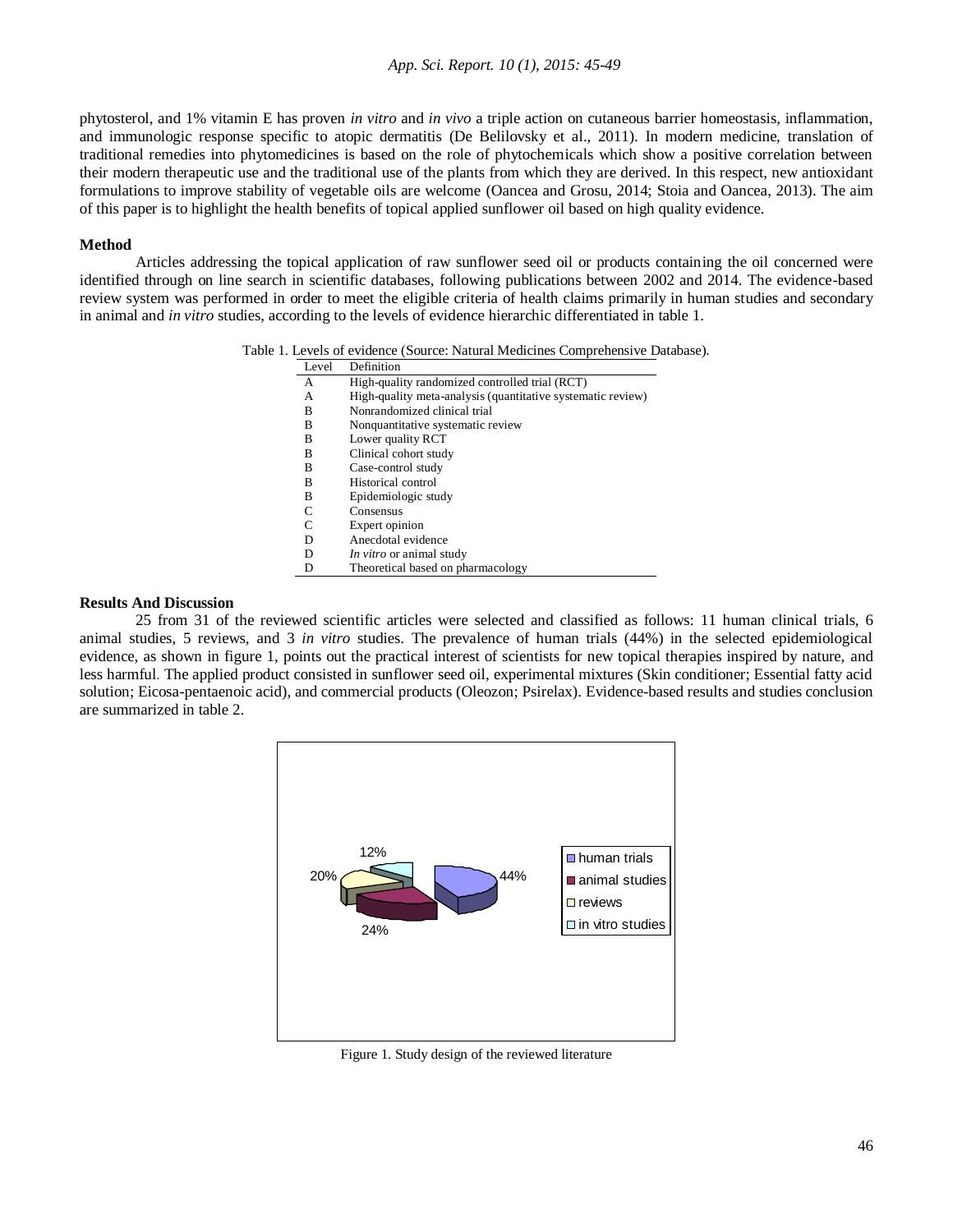| Level                        | Product                                            | Conclusions                                                                                                                                                             | Ref.                                                                                                                                                |
|------------------------------|----------------------------------------------------|-------------------------------------------------------------------------------------------------------------------------------------------------------------------------|-----------------------------------------------------------------------------------------------------------------------------------------------------|
| Randomized<br>clinical trial | Sunflower seed oil                                 | Enhances skin barrier function, and prevents invasive<br>bacterial infections;                                                                                          | (Kanti et al., 2014; Danby<br>et al., 2013; LeFevre et<br>al., 2010; Nawshad et al.,<br>2007; Darmstadt et al.,<br>2005; Darmstadt et al.,<br>2004) |
|                              | Oleozon®                                           | Demonstrated effectiveness in the treatment of<br>onychomycosis, superior to that of ketoconazole;                                                                      | (Menéndez et al., 2011)                                                                                                                             |
|                              | Skin conditioner<br>(mixture)                      | Complementary treatment in mild to moderate severe<br>psoriasis;                                                                                                        | (Maier et al., 2004)                                                                                                                                |
|                              | Sunflower oil                                      | Diminishes the "scaly skin" symptoms of patients<br>known to be deficient in essential fatty acids (topical<br>supplementation);                                        | (Aburjai and Natsheh,<br>2003)                                                                                                                      |
|                              | Vitamin E and F<br>containing toothpaste           | Reducing plaque levels and improving gingival<br>conditions:                                                                                                            | (Schäfer et al., 2007)                                                                                                                              |
|                              | Linoleic acid                                      | A constituent of sunflower oil can become<br>incorporated into human gingival tissue after<br>application in vivo and, in so doing, "nourish" human<br>gingiva.         | (D'Agostino et al., 2007)                                                                                                                           |
| Open label study             | Psirelax <sup>®</sup> (mixture)                    | Decrease in psoriasis severity                                                                                                                                          | (Shiri et al., 2011)                                                                                                                                |
| Systematic review            | Cosmeceutical<br>Sunflower<br>oleodistillate (SOD) | Anti-wrinkling and anti-ageing properties;<br>Moisturizing properties in adults, and strong steroid-<br>sparing effect in infants and babies with atopic<br>dermatitis; | (Mishra et al., 2011)<br>(Eichenfield et al., 2009)                                                                                                 |
|                              | Sunflower oil                                      | As a minor ingredient in skin protectant drug products<br>in neonates:                                                                                                  | (Visscher, 2009)                                                                                                                                    |
|                              | Sunflower oil                                      | Dry skin treatment for smoothing and noncomedogenic<br>properties;                                                                                                      | (Singh et al., $2014$ )                                                                                                                             |
| Critical review              | Essential fatty acids<br>(EFA)                     | The analyzed studies, mainly performed using animal<br>models, are not appropriate to indicate EFA as an<br>efficient therapy for wound healing in humans.              | (Ferreira et al., 2012)                                                                                                                             |
| Animal study                 | Sunflower seed oil                                 | Accelerates the healing process in wounded horses,<br>goats, lambs, and mice;                                                                                           | (Oliveira et al., 2012;<br>Abhishek et al., 2012;<br>Marques et al., 2004;<br>Darmstadt et al., 2002)                                               |
|                              | Sunflower seed oil                                 | 40 % protection in the mouse skin tumor (papiloma)<br>model:                                                                                                            | (Kapadia et al., 2002)                                                                                                                              |
|                              | Ozonized sunflower oil                             | 94 % average mycological cure in experimental<br>dermatophytosis in mice.                                                                                               | (Thomson et al., $2011$ )                                                                                                                           |
| In vitro study               | Sunflower seed oil                                 | Effectiveness by antimicrobial activity index on S.<br>aureus, E. coli, B. subtilis, P. aeruginosa, Candida<br>albicans:                                                | (Aboki et al., 2012)                                                                                                                                |
|                              | Ozonized sunflower oil                             | A direct chemical-oxidation attack on Giardia<br>duodenalis cultivated trophozoites;                                                                                    | (Hernández et al., 2009)                                                                                                                            |
|                              | Eicosa-pentaenoic acid<br>(EPA)                    | EPA is a potential agent for the prevention and<br>treatment of skin aging in human dermal fibroblasts.                                                                 | (Kim et al., 2005)                                                                                                                                  |

Table 2. Evidence-based health benefits of topically applied sunflower oil.

Regardless of the applied product (per *sé*, mixtures with other oils or herbs, and trade cosmetic / medicinal products), sunflower oil has proven certain qualities involved in the health of the skin *via* enhancing skin barrier function and local lipid production, reducing inflammation, activating peroxisome proliferative-activated receptor-alpha, promotion of wound healing, and promotion of apoptosis in malignant cells (McCusker and Grant-Kels, 2010). Ozonized sunflower oil (Oleozon) and sunflower oleodistillate (SOD) were among the most used products in clinical trials compared to crude oil which was mainly used in animals for wound healing or to improve outcome in neonates with compromised barrier function as a low-cost efficient alternative. Moreover, n-6 and n-3 EFAs seem to be crucial to skin function and appearance, respectively n-6 fatty acids are related to skin sensitivity and inflammatory skin disorders, while n-3 fatty acids are protectors in photo-damage and photo-aging. Therefore, topical supplementation may be a route of delivery during EFA deficiency.

In conclusion, there is strong evidence coming from human studies and systematic reviews which supports the following health benefits of topical applied sunflower oil: antifungal treatment in adults' onychomycosis, infection preventing in premature neonates, atopic dermatitis treatment in infants and babies, "dry skin" and "scaly skin" treatment in adults and elders with EFA deficiencies, anti-wrinkling and anti-ageing properties, improving gingival condition, and psoriasis complementary treatment. A promising adjuvant therapy in skin cancer comes from animal papiloma model, but further clinical trials are expected to support this hypothesis as well as other health claims on phytopharmaceutical potency of sunflower oil.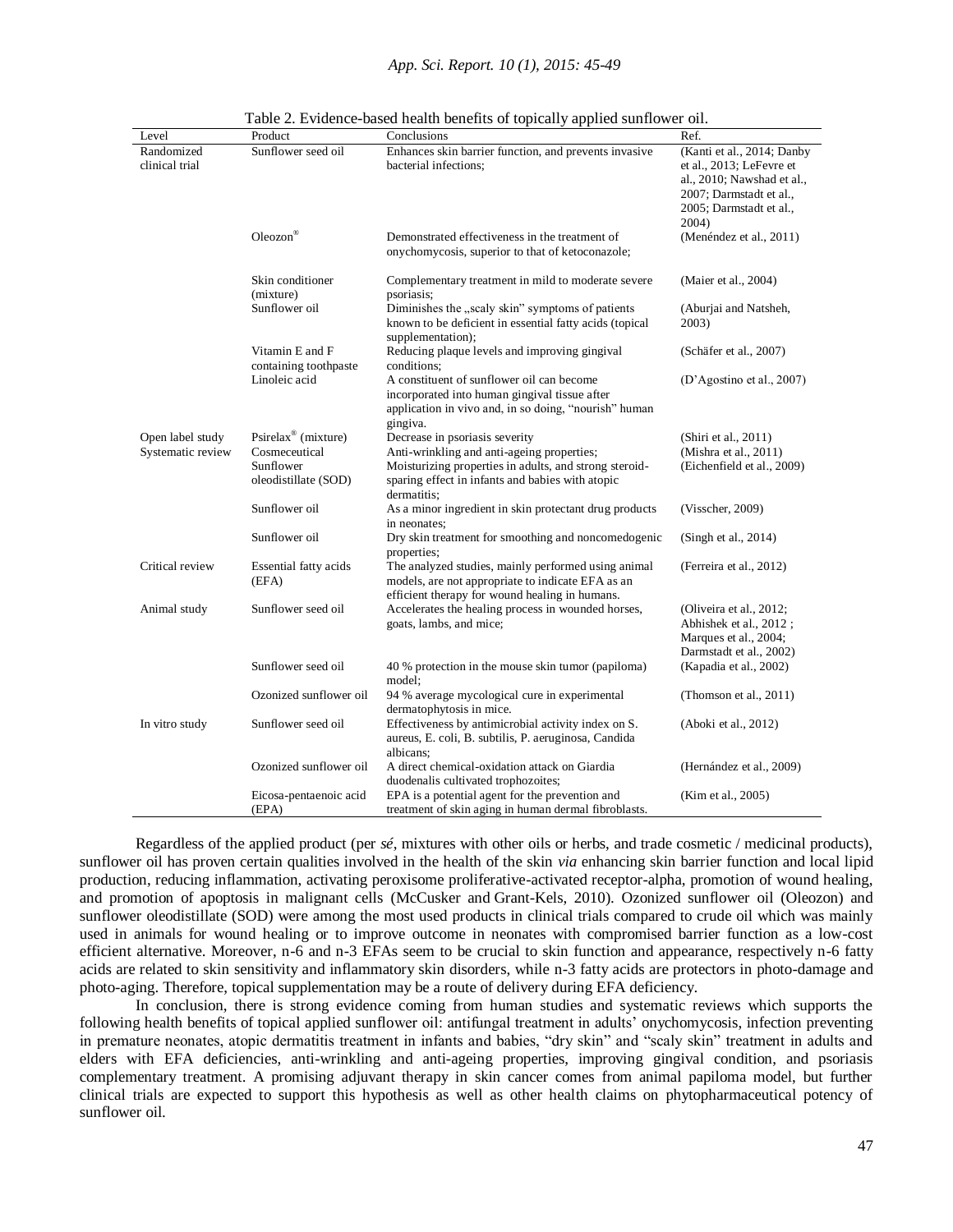#### **Acknowledgements**

This work was supported by a grant of the Romanian National Authority for Scientific Research, CNCS–UEFISCDI, project number PN-II-ID-PCE-2011-3-0474.

#### **References**

- Abhishek A, Dass LL, Sharma AK. 2012. Wound healing potential of sunflower and olive oils in goats. Indian Journal of Small Ruminants (The) 18(2):225- 28.
- Aboki MA, Mohammed M, Musa SH, Zuru BS, Aliyu HM, Gero M, Alibe IM, Inuwa B. 2012. Physicochemical and Anti-Microbial Properties of Sunflower (Helianthus annuus L.) Seed Oil. International Journal of Science and Technology 2(4):151-154.
- Aburjai T, Natsheh FM. 2003. Plants used in cosmetics. Phytother Res 17:987-1000.
- Alander J, Andersson AC, Christer Lindström C. 2006. Cosmetic emollients with high stability against photo-oxidation. Lipid Technology 18(10):226-230.
- D'Agostino EM, Barnwell SG, Scott AE, Carlile MJ. 2007. Incorporation of linoleic acid into human gingival lipids in vivo. International Dental Journal 57:140-144.
- Danby SG, Al Enezi T, Sultan A, Lavender T, Chittock J, Brown K, Cork MJ. 2013. Effect of olive and sunflower seed oil on the adult skin barrier: implications for neonatal skin care. Pediatr Dermatol 30(1):42-50.
- Darmstadt GL, Badrawi N, Law PA, Ahmed S, Bashir M, Iskander I, Al Said D, El Kholy A, Husein MH, Alam A, Winch PJ, Gipson R, Santosham M. 2004. Topically applied sunflower seed oil prevents invasive bacterial infections in preterm infants in Egypt: a randomized, controlled clinical trial. Pediatr Infect Dis J 23(8):719-725.
- Darmstadt GL, Mao-Qiang M, Chi E, Saha SK, Ziboh VA, Black RE, Santosham M, Elias PM. 2002. Impact of topical oils on the skin barrier: possibl e implications for neonatal health in developing countries. Acta Paediatr 91(5):546-554.
- Darmstadt GL, Saha SK, Ahmed AS, Chowdhury MA, Law PA, Ahmed S, Alam MA, Black RE, Santosham M. 2005. Effect of topical treatment with skin barrier-enhancing emollients on nosocomial infections in preterm infants in Bangladesh: a randomised controlled trial. Lancet 365(9464):1039-1045.
- De Belilovsky C, Chadoutaud B, Baudouin C, Msika P. 2011. Sunflower oleodistillate: A topical PPAR-alpha agonist developed for atopic dermatitis. Journal of the American Academy of Dermatology 64(2) Suppl. 1:AB58.
- Eichenfield LF, McCollum A, Msika P. 2009. The benefits of sunflower oleodistillate (SOD) in pediatric dermatology. Pediatr Dermatol 26(6):669-675.

Ferreira AM, Souza BMV, Rigotti MA, Loureiro MRD. 2012. The use of fatty acids in wound care: an integrative review of the Brazilian literature. Rev Esc Enferm USP 46(3):745-753.

- Hernández F, Hernández D, Zullyt Z, Díaz M, Ancheta O, Rodriguez S, Torres D. 2009. Giardia duodenalis: Effects of an ozonized sunflower oil product (Oleozon® ) on in vitro trophozoites. Experimental Parasitology 121(3):208-212.
- Kanti V, Grande C, Stroux A, Bührer C, Blume-peytavi U, Garcia Bartels N. 2014. Influence of Sunflower Seed Oil on the Skin Barrier Function of Preterm Infants: A Randomized Controlled Trial. Dermatology 229(3):230-239.
- Kapadia GJ, Azuine MA, Tokuda H, Takasaki M, Mukainaka T, Konoshima T, Nishino H. 2002. Chemopreventive effect of resveratrol, sesamol, sesame oil and sunflower oil in the Epstein-Barr virus early antigen activation assay and the mouse skin two-stage carcinogenesis. Pharmacological Research 45(6):499-505.
- Kim HH, Shin CM, Park CH, Kim KH, Cho KH, Eun HC, Chung JH. 2005. Eicosa-pentaenoic acid inhibits UV-induced MMP-1 expression in human dermal fibroblasts. J Lipid Res 46(8):1712-1720.
- Lawn JE**,** Davidge R, Paul VK, Von Xylander S, de Graft Johnson J, Costello A, Kinney MV, Segre J, Molyneux L. 2013. Born Too Soon: Care for the preterm baby. Reproductive Health 10(Suppl. 1):S5. doi: 10.1186/1742-4755-10-S1-S5.
- LeFevre A, Shillcutt SD, Saha SK, Ahmed NU, Ahmed S, Chowdhury A, Law PA, Black R, Santoshama M, Darmstadt GL. 2010. Cost-effectiveness of skinbarrier-enhancing emollients among preterm infants in Bangladesh. Bulletin of the World Health Organization 88(2):104-112.
- Lodén M, Maibach HI. 2012. Treatment of Dry Skin Syndrome: The Art and Science of Moisturizers. Springer Science & Business Media Berlin, pp. 419- 420.
- Maier H, Donath P, Relijc D, Tirant M, Faroukhnia S, Hönigsmann H, Tanew AI. 2004. Prospective, randomized controlled double-blind study on the efficacy and safety of a series of herbal skin-care products for stable chronic plaque psoriasis. JEADV 18(6):P061.
- Marques SR, Peixoto CA, Messias JB, Ribeiro de Albuquerque A, da Silva Junior VA. 2004. The effects of topical application of sunflower-seed oil on open wound healing in lambs. Acta Cir Bras 19(3):196-209.
- McCusker MM, Grant-Kels JM. 2010. Healing fats of the skin: the structural and immunologic roles of the omega-6 and omega-3 fatty acids. Clin Dermatol 28(4):440-451.
- Menéndez S, Falcón L, Maqueira Y. 2011. Therapeutic efficacy of topical OLEOZON® in patients suffering from onychomycosis. Mycoses 54: e272-e277.
- Mishra AK, Mishra A, Chattopadhyay P. 2011. Herbal Cosmeceuticals for Photo-protection from Ultraviolet B Radiation: A Review. Trop J Pharm Res 10(3):351-360.
- Nawshad Uddin Ahmed ASM, Saha SK, Azad Chowdhury MAK, Law PA, Black RE, Santosham M, Darmstadt GL. 2007. Acceptability of Massage with Skin Barrier-enhancing Emollients in Young Neonates in Bangladesh J Health Popul Nutr 25(2):236-240.
- Oancea S, Grosu C. 2014. Protective effect of Allium cepa L. anthocyanin extract on the oxidative stability of sunflower oil. Oxid Commun 37(2):474-482.
- Oliveira LAT, Souza VRC, Endringer DC, Hendrickson DA, Coelho CS. 2012. Effects of Topical Application of Sunflower-Seed Oil on Experimentally Induced Wounds in Horses. Journal of Equine Veterinary Science 32(3):139-145.
- Patzelt A, Lademann J, Richter H, Darvin ME, Schanzer S, Thiede G, Sterry W, Vergou T, Hauser M. 2012. In vivo investigations on the penetration of various oils and their influence on the skin barrier. Skin Research and Technology 18:364-369. doi: 10.1111/j.1600-0846.2011.00578.x
- Salam RA, Das JK, Darmstadt GL, Bhutta ZA. 2013. Emollient therapy for preterm newborn infants evidence from the developing world. BMC Public Health 13(Suppl. 3):S31.
- Schäfer F, Adams SE, Nicholson JA, Cox TF, McGrady M, Moore F. 2007. In vivo evaluation of an oral health toothpaste with 0.1% vitamin E acetate and 0.5% sunflower oil (with vitamin F). International Dental Journal 57(S2):119-123.
- Shiri J, Cicurel AA, Cohen AD. 2011. An Open-Label Study of Herbal Topical Medication (Psirelax) For Patients with Chronic Plaque Psoriasis. Science World Journal 6(4):13-16.
- Singh N, Pandey MK, Sharma A, Prakash J. 2014. Indian medicinal plants: For hair care and cosmetics. World J Pharm Sci 2(11):1552-1556.
- Stoia M, Oancea S. 2013. Health reasons for improving the oxidative stability of sunflower oil: Review. Oxid Commun 36(3):636-668.
- Telofski LS, Morello III AP, Mack Correa MC, Stamatas GN. 2012. The Infant Skin Barrier: Can We Preserve, Protect, and Enhance the Barrier? Dermatology Research and Practice Volume 2012 Article ID 198789, 18 pages. http://dx.doi.org/ 10.1155/2012/198789.